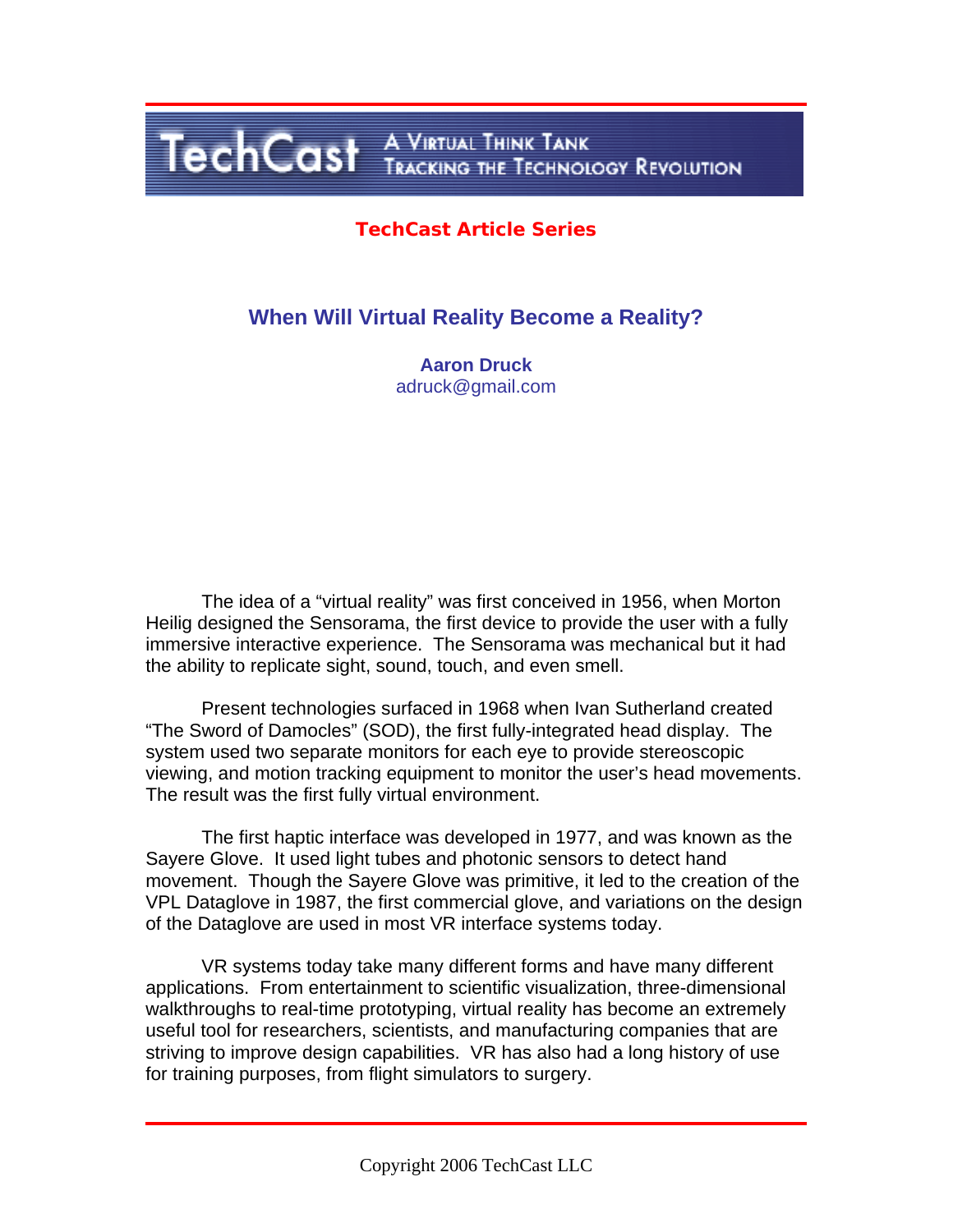Pop culture has also had a major influence. In 1992, "The Lawnmower Man" was a movie about a simple-minded gardener who is turned into a psychotic super-genius by VR. It made great use of vivid computer graphics, and has been credited with starting the VR research boom of the 1990's. Other movies have been made about VR, including "Virtuosity" and "Disclosure," but none have come close to capturing the VR experience.

 Despite the fascination with VR, the technology is a long way from being in homes. In the 1990's there were some feeble attempts to bring VR to the masses. The now-defunct company Virtuality introduced immersive video games with a head-mounted display, primitive wireframe graphics, and a 3D mouse to interact with the environment. While the public was briefly captivated, high-end video game consoles were introduced shortly thereafter, and Virtuality, along with their VR videogames, quickly disappeared.

#### **Impediments to Mainstream Adoption**

 Three major limitations impede mainstream adoption of VR: technical sophistication, cost, and value.

**Technical Sophistication** Despite enormous advances in computing power, common PCs are still not capable of creating environments that can be displayed in real-time. Moreover, VR systems require an enormous amount of data input that is far more complex than keying information into a database or spreadsheet. Three-dimensional scanners, complex processing algorithms, and extensive data analysis are required to build fully-virtual environments. This technological sophistication is available only to researchers in the field, and even then it takes a great deal of time to build just one experience.

**Cost** Cost is the single most significant impediment to mainstream adoption. Current VR systems generally cost more than \$5,000 for even a basic heads-up display and a haptic glove or 3D mouse, and there are no indications that these costs are likely to decrease soon. Screens typically cost more than \$2,000 each and do not match the resolution of a typical computer monitor of today.

**Value** Although the PC has become a necessity today, twenty years ago it would have been extremely unusual to find a PC in a home. VR is currently in the same position. Apart from the limited technology and high cost, most people question the utility of VR. Would it be useful to have a threedimensional video chat with friends instead of a phone call? Where would you put a VR system, given that current devices require an entire room for the equipment? Until someone can demonstrate a utility function that everyone can understand, there is little chance of VR reaching mainstream adoption.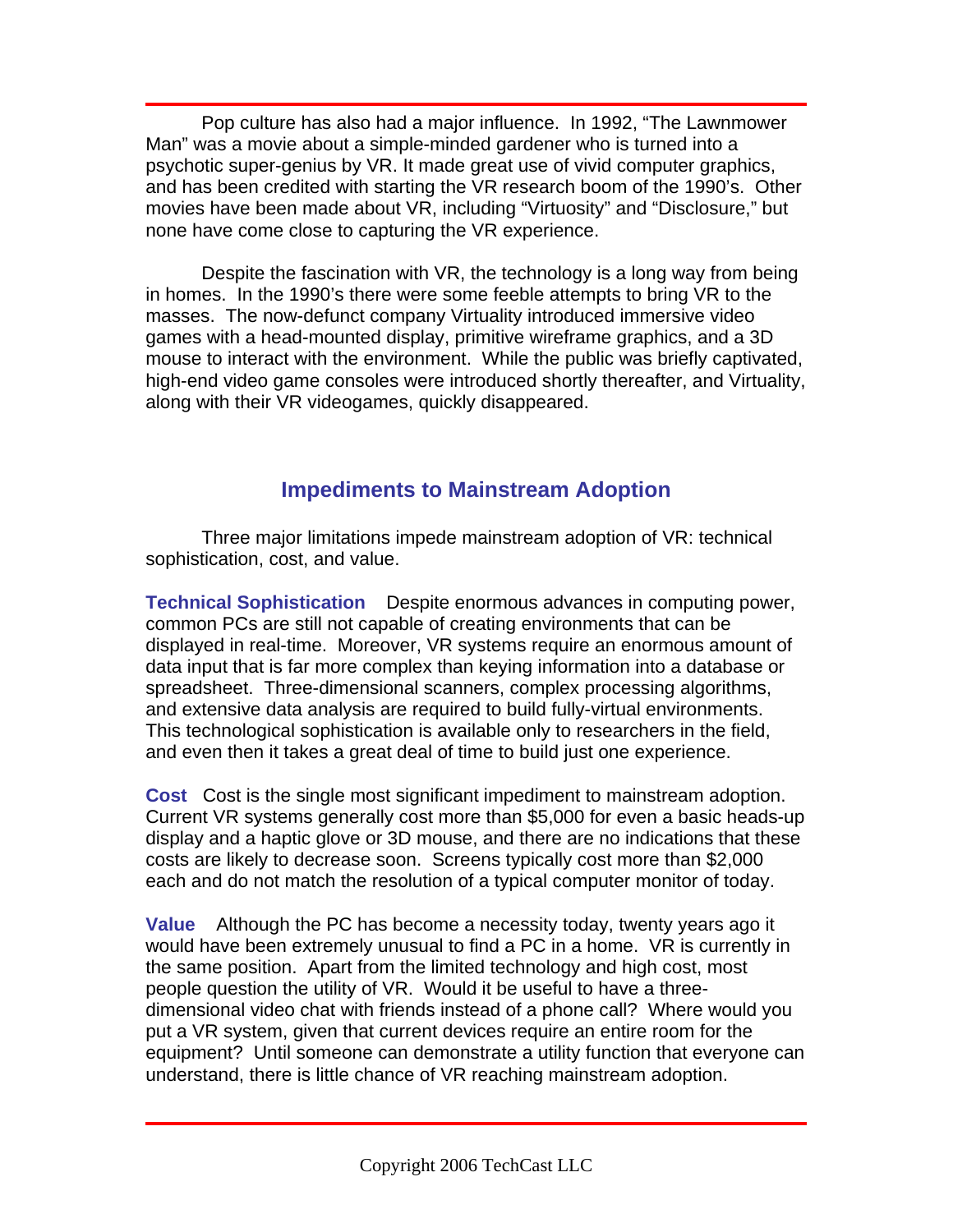#### **Research Methodology**

 To learn about potential uses of VR and forecast its mainstream adoption, I surveyed 30 experts in the field. I asked the respondents to estimate when VR will reach mainstream adoption (defined as 30% of the public), along with their opinions on where the VR revolution is likely to be born.

 I also surveyed 50 consumers that are tech-savvy "first adopters" of new technologies. They were youngish (late 20s to early 30s), college educated, single, and middle-class. The respondents were asked to estimate when VR would reach mainstream adoption and a series of questions regarding their opinions on the cost of VR technology in application areas (entertainment, communications, education and training, transportation and travel, personal wellness/exercise). There were 26 responses to the survey.

#### **Results**

 The experts thought VR would not reach mainstream use for at least 10 years and possibly more. Additionally, two of the respondents believed that technological sophistication was the single largest impediment to mainstream adoption, while the other thought cost is the largest impediment. All felt that job training and educational uses are the most promising applications of VR, which agrees with literature sources.

 As shown in the graphs below, most of the tech-savvy respondents thought mainstream adoption of VR will occur somewhere in the next 5 to 15 years, which is a little more optimistic than the experts. They also rated their willingness to use VR most highly in communications, training, and entertainment applications. Finally, they would be willing to spend only \$ 100 or so on most applications.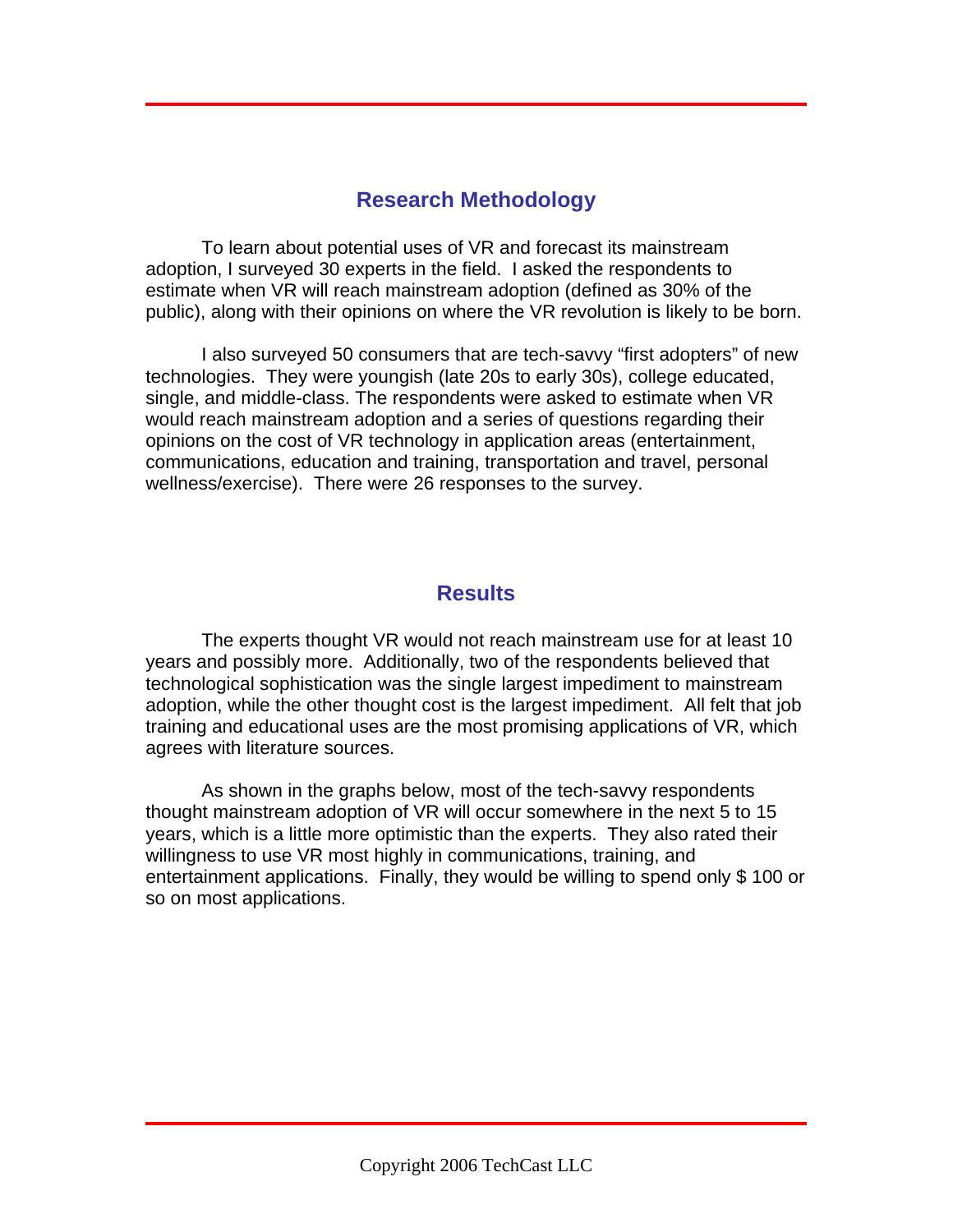

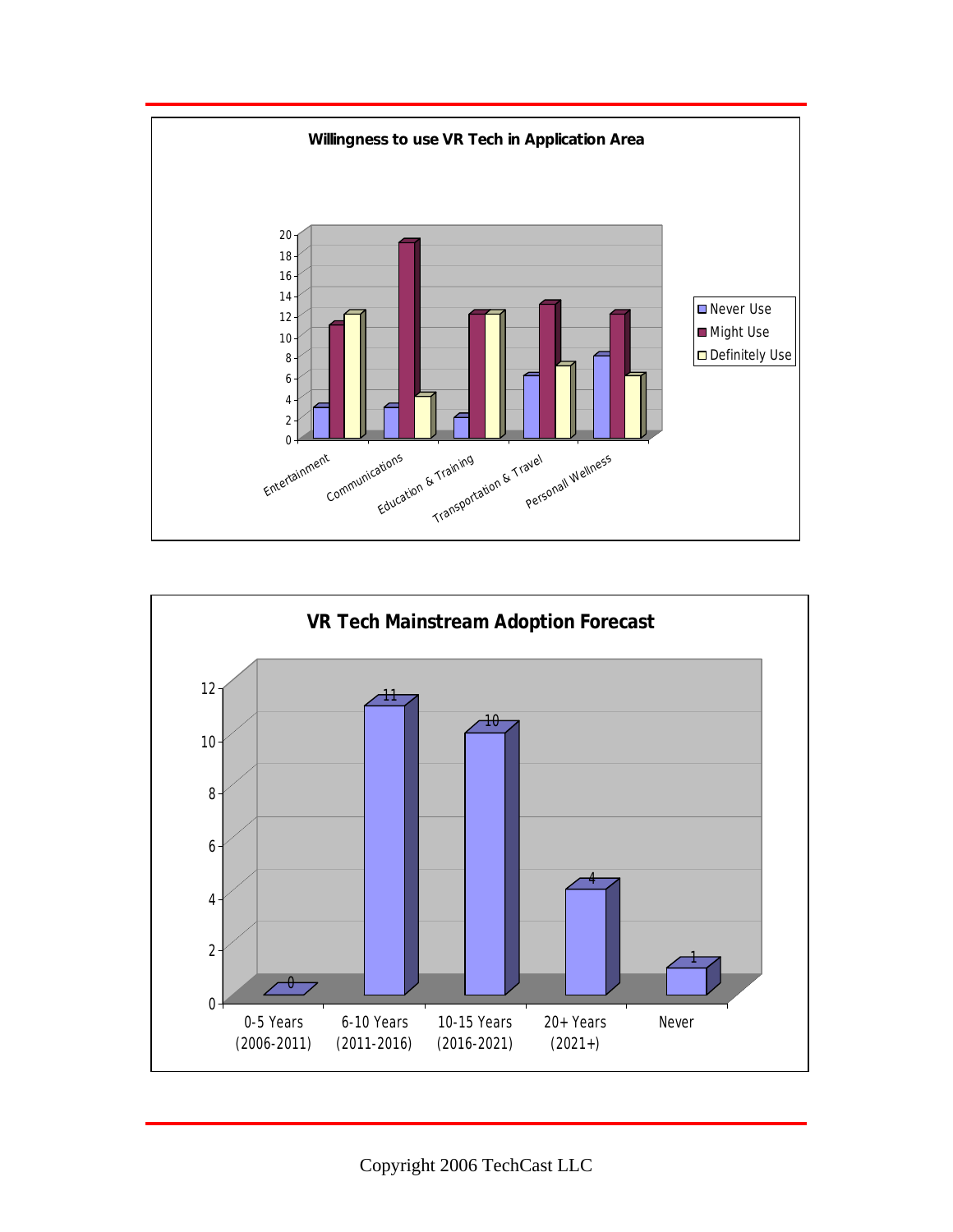

### **Discussion and Conclusions**

 Utility is the key factor in determining whether a user would be willing to try VR, let alone spend significant capital on it. The most significant trend among users is the tendency towards spending \$500 or less on VR equipment for any application, indicating that cost will be a key factor in achieving mainstream adoption. Most respondents were willing to spend more on VR technology for entertainment and communications purposes than for travel or personal wellness.

 One of the most unexpected results of the survey was that 10 survey respondents reported that they believed cybersex would be the single largest contributing factor to taking VR into the mainstream. Considering that DVD technology was brought into the mainstream by the adult film industry, this may be a very prescient indicator.

 These results suggest VR still has a long way to go before it reaches mainstream use. TechCast forecasts mainstream adoption will be achieved around 2016, which seems to match most of the available literature as well as these results. In all likelihood, VR technology will first reach the masses as a form of entertainment. This will help build understanding and awareness of the capabilities of the technology, and will ultimately help build consumer demand for VR technology in other application areas. Major growth is likely to occur in the training and education markets, and widespread use of VR technology for